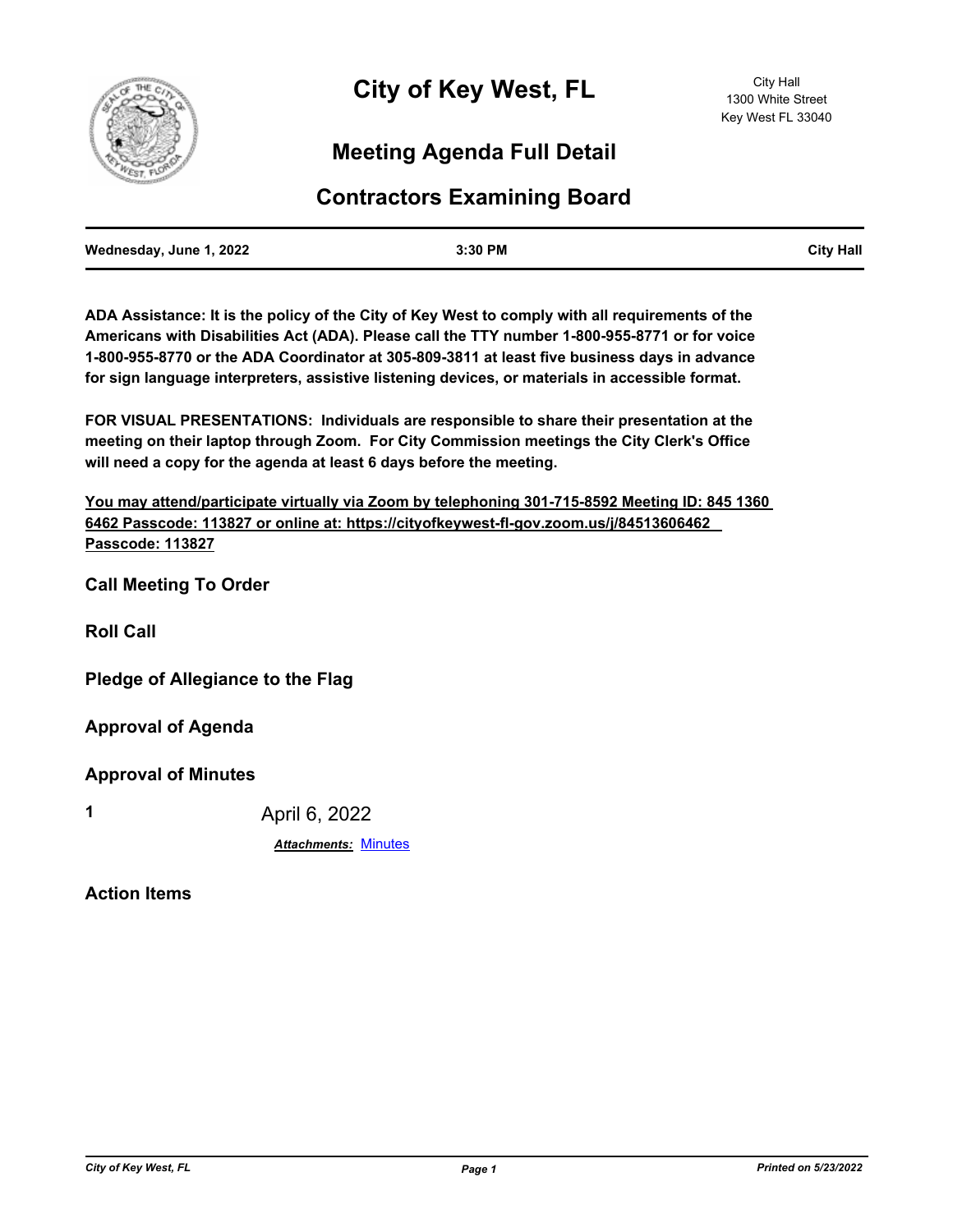### **2 (Hearing)**

 Case: #22-00045 Address: 1503 South St. Contractor: Envy Pools, LLC (Heather Tidwell)

Code Officer: Keenan Mellendorf

Date of Violation(s) 1/12/2022 Case: #22-00045 (Building Ordinance)

## **Code Violation: Count 1: Sec. 14-37 - Work performed without a permit**

Address: 1503 South St.

On 1/12/2022 Officer Keenan Melloendorf of the City of Key West Code Compliance Dept. was informed by the City of Key West Building Inspector Edward Keane that a pool was being installed at 1503 South St. without permits. The company doing the4 work was Envy Pools, LLC. Photos were taken and a Stop Work Order was placed until permits were obtained.

Sponsor: Mr. Ramsingh

Attachments: [Envy Pools CertifiedMail4.6.22CEB](http://KeyWest.legistar.com/gateway.aspx?M=F&ID=9046852d-8d0b-442f-9624-e6012bbcc952.pdf) [Case Detail 22-00045](http://KeyWest.legistar.com/gateway.aspx?M=F&ID=469d8736-4dac-40e3-bc35-d31c62bd9f6a.pdf) [TimePhoto\\_20220112\\_083256](http://KeyWest.legistar.com/gateway.aspx?M=F&ID=ac59a8c7-dfad-49fa-a7bf-558b0c79d3e4.jpg) [TimePhoto\\_20220112\\_083354](http://KeyWest.legistar.com/gateway.aspx?M=F&ID=8b45f0aa-b51f-4975-b260-06cbb2f306b0.jpg) [TimePhoto\\_20220112\\_083403](http://KeyWest.legistar.com/gateway.aspx?M=F&ID=108d1152-9bce-4f8f-9138-6c5ff0b84453.jpg)

#### *Legislative History*

4/6/22 Contractors Examining Board

Postponed